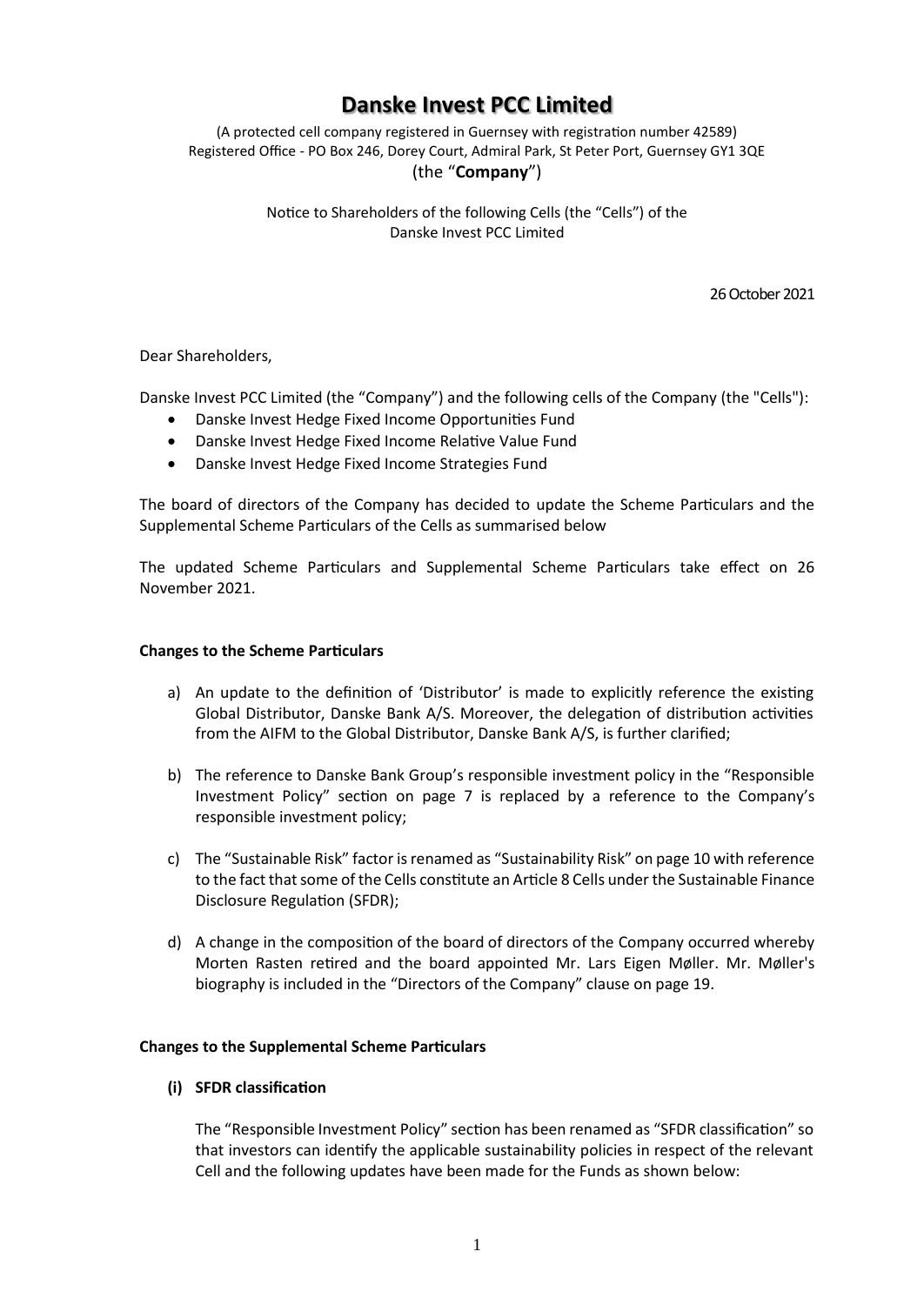### Danske Invest Hedge Fixed Income Opportunities Fund

"The Fund is categorised as article 6 under SFDR. The Fund follows the Company's responsible investment policy.

For more information about the Company's responsible investment policy, including the sustainability risk integration, see section 3.7 of the Principal Particulars.

The Fund's underlying investments do not take into account the EU criteria for environmentally sustainable economic activities."

Danske Invest Hedge Fixed Income Relative Value Fund and Danske Invest Hedge Fixed Income Strategies Fund

"The Fund is categorised as article 8 under SFDR and promotes environmental and/or social characteristics, as well as good governance practices, through screening, restrictions, investment analysis and decision-making as well as active ownership.

The Fund follows the Company's responsible investment policy.

For more information related to:

- the Company's responsible investment policy, including the sustainability risk integration, see section 3.7 of the Principal Particulars.
- the Fund's environmental and/or social characteristics, see page 22."

Additionally, for Danske Invest Hedge Fixed Income Relative Value Fund and Danske Invest Hedge Fixed Income Strategies Fund which are both article 8 Funds, a table is introduced listing the promoted characteristics per Fund as well as the investment restrictions applied.

#### **(ii) Performance fee**

The performance fee methodology for the Funds has been amended in accordance with the general updates made to funds of which the AIFM is manager and of which Danske Bank A/S acts as the investment manager. These updates seek to adhere to the ESMA Guidelines on performance fees in UCITS and certain types of AIFs published 3 April 2021.

The changes also encompass the introduction of the Euro short-term rate as the new EUR hurdle rate as the current one, the EURO Overnight Index Average, will be discontinued by the Administrator. The description of the performance fee for the Funds includes examples to illustrate how the methodology is applied.

#### **(iii) Other changes**

General alignment of the term 'Distributor' into 'Global Distributor' to reflect the update made to the definition of 'Distributor' in the Scheme Particulars.

Copies of both the current Supplemental Scheme Particulars dated 26 November 2021 and the updated Supplemental Scheme Particulars dated 26 November 2021 can be downloaded from the website www.danskehedge.com or obtained by request from the registered office of the Fund. You should consult the updated Supplemental Scheme Particulars for the purposes of acquainting yourself with the full extent of the changes.

The Guernsey Financial Services Commission (the Regulator) has been informed of these updates.